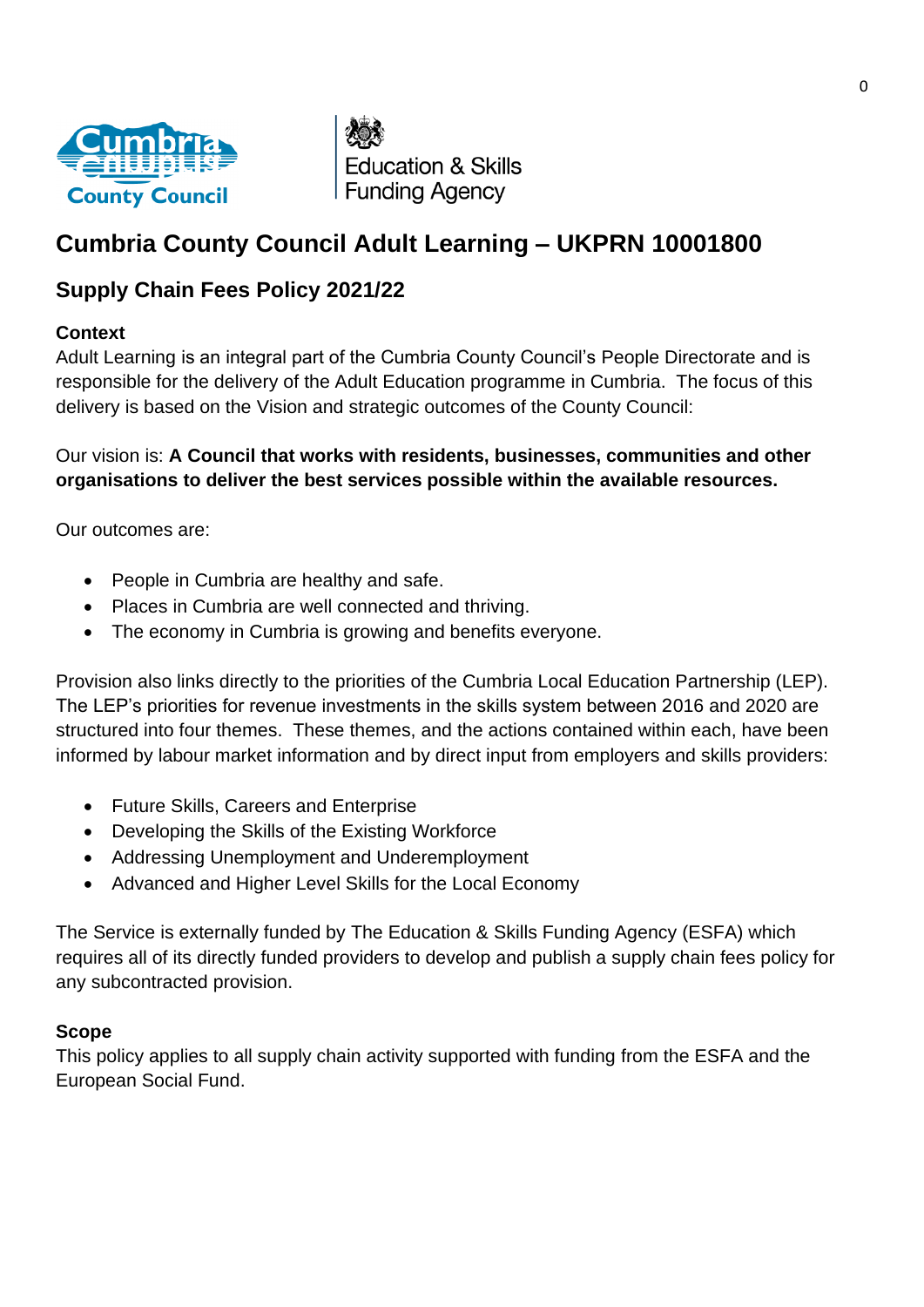## **Rationale for Sub-contracting**

Adult Learning has developed a range of partnerships with subcontracted providers to help us to achieve our mission *to strengthen and sustain the people and communities of Cumbria through the power of learning:*

- Cumbria is the second largest county in England with an area of approximately 2,500 square miles. This presents considerable challenges for delivery of a county-wide service and many of our local community-based subcontractors enable us to meet this challenge, especially in relation to our areas of highest disadvantage in geographically isolated communities on the south and west coast.
- A number of our subcontractors are niche providers working with specific targeted groups of disadvantaged adults, such as adults who are unemployed or those who are disabled or are recovering from mental ill health.
- We use subcontractors to offer access to flexible Community Learning funding to widen participation to disadvantaged adults in the community and so aid progression to further learning within our own organisation or to colleges and higher education institutions.
- We use subcontractors to offer pre level 2 routes to higher vocational qualifications, further and higher education.

## **Improving the Quality of Teaching, Learning and Assessment**

Subcontractors will be expected to meet Service quality assurance standards. The quality of provision will be monitored and managed through the Service's existing quality assurance processes and procedures.

The Service is committed to continuous improvement of the quality of teaching, learning and assessment. This will be achieved through the sharing of effective practice across the supply chain, for example through the Self-Assessment Report, regular lesson observations with constructive feedback and the shared resources of professionals to support the subcontractor with any teaching and learning issues.

#### **Contingency Plan in the Case of Non-delivery**

In compliance with ESFA and other agency funding rules that apply, if a sub-contractor withdraws from the arrangement, or if a sub-contractor goes into liquidation or administration, Cumbria County Council undertakes to directly manage and deliver the remainder of the agreed provision already being delivered. This delivery will be either through existing structure or by retaining tutor expertise and/or specialist equipment, whichever is more cost-effective. Any provision planned but not started will be cancelled and the project closed. If Cumbria County Council needs to withdraw from a sub-contracting arrangement, sufficient notice will be provided to allow subcontractors to complete delivery of immediate provision. Cumbria County Council will provide support to enable sub-contractors to identify other sources of funding if possible, or take appropriate action to complete the project, or close the project at the earliest opportunity, without prejudice to currently enrolled learners or staff.

#### **Fees and charges**

Community Learning and Skills retains 20% of the Government Funded value of the provision delivered by the subcontractor. This is referred to as the management fee. The level of the management fee has been arrived at by a detailed assessment of the costs involved in managing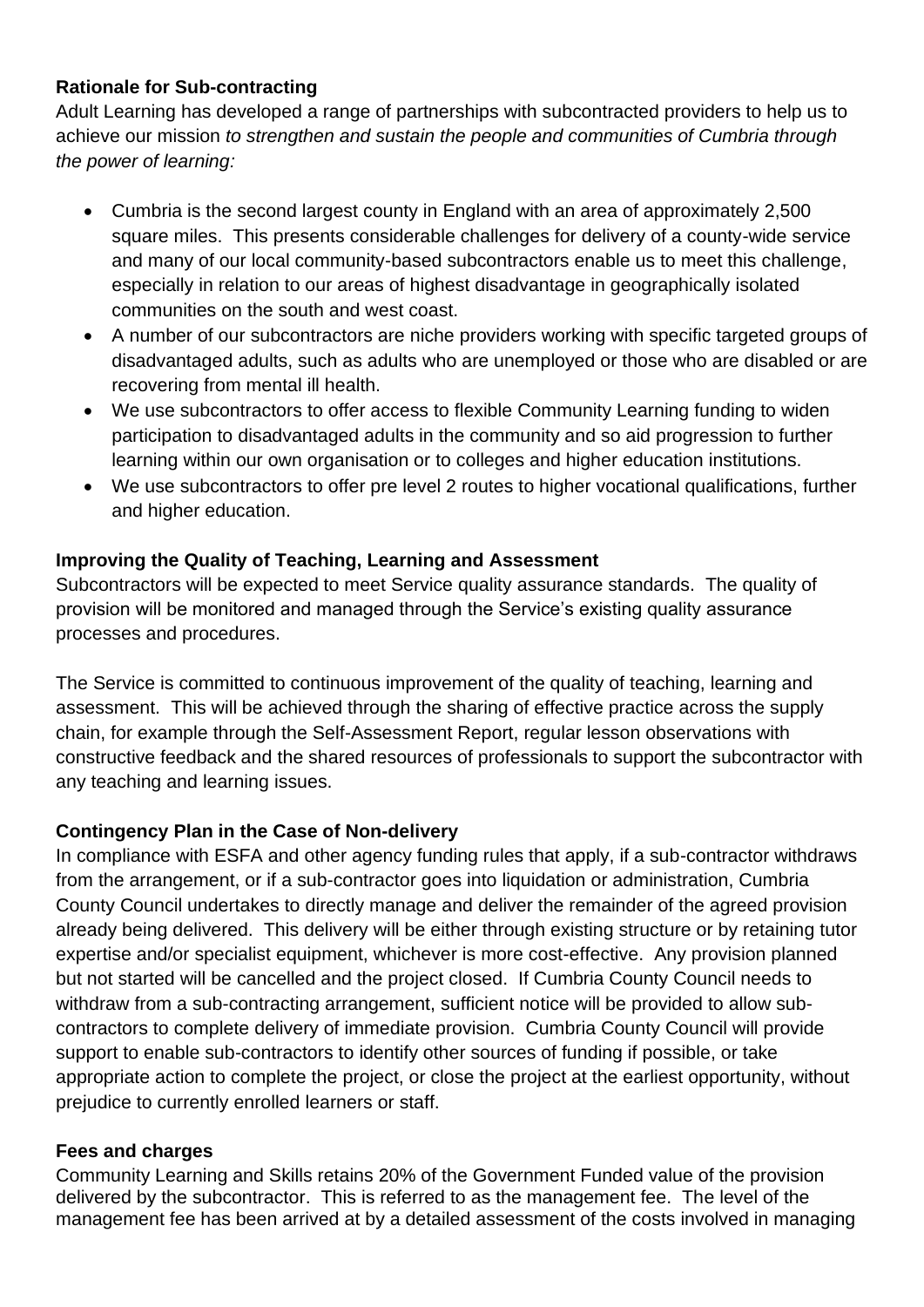an external delivery partner. It represents the cost of effectively identifying, selecting and managing subcontracted provision and covers the cost of the standard support that the Service deems necessary to maintain the quality of teaching, learning and assessment and high success rates of partners. This amount ensures that our subcontracting arrangement is a viable delivery option whilst remaining fair to the subcontracted partner.

In order to maintain the high quality of provision expected by Cumbria County Council and OFSTED each subcontractor will receive the following support:

- **Contract Management** Each subcontracted partner will be allocated a contract manager and receive a full programme of support throughout the period of the contract. This will involve a contract initiation meeting followed by bi-monthly support meetings. Contract support will consist of:
	- o Confirmation of Allocation and payment process
	- o Financial support through Adult Learning Finance Officer (detailed further below)
	- o Policies and Procedures guidance including Health and Safety Support.
	- o Advice on Government policy.
	- $\circ$  Full suite of course management paperwork and support for tutors and managers in ensuring accurate completion.
	- $\circ$  Learner support including access to specialist advice and specific support service for individuals with learning difficulties and disabilities.
	- o Access to Management Information System including electronic registers.
	- o Performance management support including access to Adult Learning Curriculum Dashboard software and regular bi-monthly monitoring meetings.
	- o Training and support on all Adult Learning Software ProSolution, Curriculum Dashboard and Curriculum Observer
- **Financial Support –** Each partner will receive a financial support and payment service consisting of the following:
	- o Payments issued on a bi-monthly basis as set out in the payment schedule detailed in this contract. Payment will be issued by BACS.
	- o A remittance advice will be sent via e-mail 3 to 5 days prior to the BACS payment being made.
	- o Any queries relating to payments will be acknowledged within 3 working days and resolution will be sought within 7 working days. Please note this timeframe may be extended if the action required to resolve the query, requires a response from both the Subcontractor and Adult Learning.
	- o Partners will receive a bi-monthly summary of the payments issued to date and an details of and reconciliation.
- **Support for Quality of Teaching & Learning** Partners will receive full extensive quality support through the Adult Learning OTLA process as follows:
	- o All tutors delivering Adult Learning programmes will be observed annually in line with OTLA policy.
	- $\circ$  Access to curriculum observer, to be able to monitor and develop action plans from tutor observations.
	- o New tutors delivering Adult Learning programmes, will be monitored via a non-graded observation before receiving a graded observation in line with the OTLA policy 2019.
	- o Opportunity to undertake peer observations to share good practices.
	- o Undertake Quality Assurance Meetings (QAMs) to review centre data.
	- o Standardisation meetings for curriculum areas such as Maths, English, ESOL etc.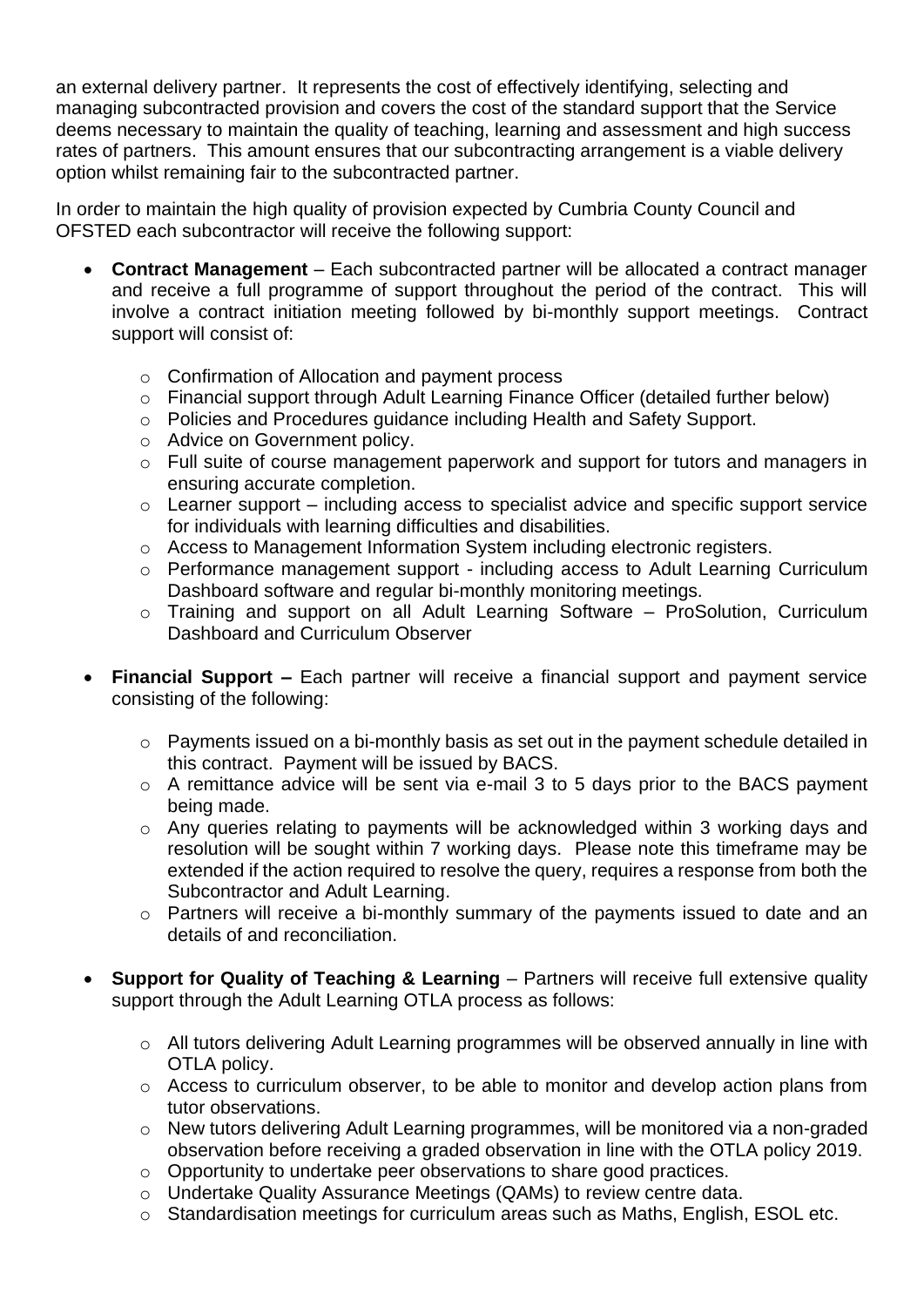- $\circ$  Use of MyLearning to access resources and course documentation.
- **Publicity and Marketing Support** Partners will receive a full range of marketing and communications support consisting of the following:
	- o Advertisement of courses and contact details in the annual Autumn Adult Learning Brochure (printed and delivered to all households in Cumbria).
	- o Advertisement of courses and contact details in the Spring and Summer Adult Learning Brochures (available digitally on the CCC website).
	- o Courses advertised online via the Council's Adult Learning website.
	- o Advertising on the Council's social media sites (Facebook; Twitter and Instagram).
	- o Advertising in local press at the time of the Autumn brochure delivery.
- **Curriculum Development and CPD** Partners will receive access to a programme of CPD and support on curriculum development as follows:
	- o Curriculum CPD events throughout the academic year.
	- o Access to inset days with all Adult Learning staff.
	- o Annual service day with a programme of curriculum development modules.
	- o Sharing good practice and innovation

#### **Payment arrangements**

The standard payment arrangements are that the Maximum Contract Value (MCV) specified in the provider's subcontract is paid in six equal bi-monthly payments in September, November, January, March, May and July.

However, following payment 1 in September, provider target profiles specified in the contract are regularly compared with actual delivery as recorded on the ILR and payments 2 – 6 are reduced or suspended where necessary. In this case payments are as follows:

- **Payment 1 (September)** one sixth (16.67%) of total MCV.
- **Payment 2 (November)** data returns used to calculate actual earnings to date. If this is less than 80% of expected profiled delivery, payment made is actual earnings to date less payment 1. Provider is required to submit detailed action plan of how they will make up the shortfall.
- **Payment 3 (January)** data returns used to calculate actual earnings to date. If this is less than 85% of expected profiled delivery, payment made is actual earnings to date less payments 1 & 2. Provider is required to submit detailed action plan of how they will make up the shortfall.
- **Payment 4 (March)** data returns used to calculate actual earnings to date. If this is less than 90% of expected profiled delivery, payment made is actual earnings to date less payments 1, 2 & 3.
- **Payment 5 (May)** data returns used to calculate actual earnings to date. If this is less than 95% of expected profiled delivery, payment made is actual earnings to date less payments 1, 2, 3 and 4.
- **Payment 6 (July)** data returns used to calculate actual earnings to date and projected additional earnings from outstanding achievements. If this is less than expected profiled delivery, payment made is actual earnings to date less payments 1, 2, 3, 4 & 5.
- **Final reconciliation (November**) following submission of the final ILR return (R14) at the end of October, a final reckoning of actual earnings against MCV is made. Any outstanding